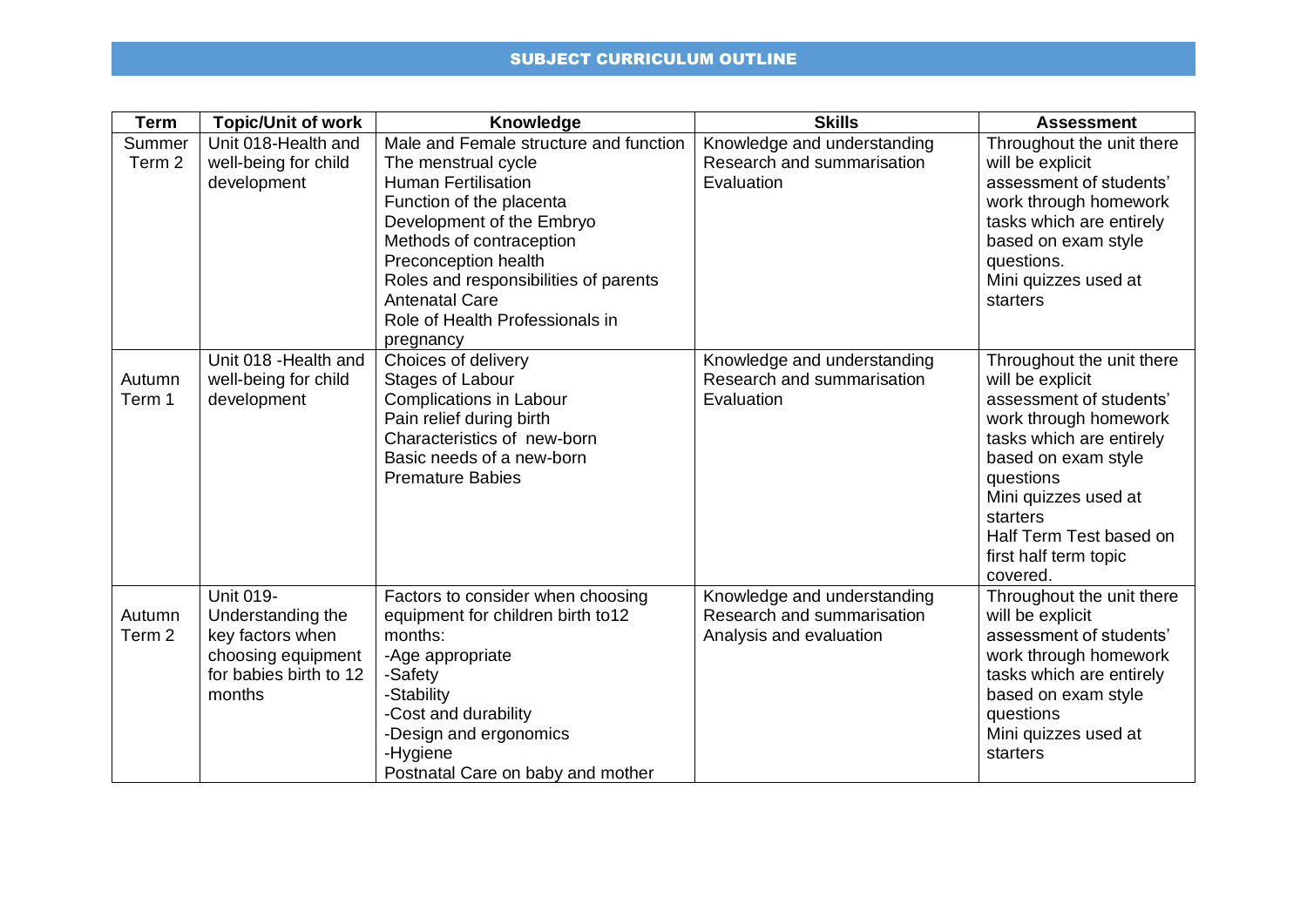|                  |                                                                                                           | Understanding of the need to set<br>boundaries and appropriate forms of<br>discipline<br>Acquiring immunity to disease<br>Recognising and treating common<br>illness                                                                                                                                                    |                                                                                      |                                                                                                                                                                   |
|------------------|-----------------------------------------------------------------------------------------------------------|-------------------------------------------------------------------------------------------------------------------------------------------------------------------------------------------------------------------------------------------------------------------------------------------------------------------------|--------------------------------------------------------------------------------------|-------------------------------------------------------------------------------------------------------------------------------------------------------------------|
| Spring<br>Term 1 | Unit 018 - Health and<br>well-being for child<br>development                                              | Diet related illness<br>The function of key vitamins and<br>minerals<br>Food sources that contain key vitamins<br>and minerals<br>Childhood obesity                                                                                                                                                                     | Knowledge and understanding<br>Research and summarisation<br>Analysis and evaluation | Throughout the unit there<br>will be explicit<br>assessment of students'<br>work through homework<br>tasks which are entirely<br>based on exam style<br>questions |
|                  | Unit 019-<br>Understanding the<br>key factors when<br>choosing equipment<br>for children age 1-5<br>years | Factors to consider when choosing<br>equipment for children one to 5 years:<br>-Age appropriate<br>-Safety<br>-Stability<br>-Cost and durability<br>-Design and ergonomics<br>-Hygiene                                                                                                                                  |                                                                                      | Mini quizzes used at<br>starters<br>Half Term test based on<br>last half term topics<br>covered                                                                   |
|                  | Unit 018 - Health and<br>well-being for child<br>development                                              | The needs of an ill child:<br>Physical needs<br>Social needs<br>Emotional needs (explanation of<br>illness)<br>Intellectual needs (stimulation)<br>How to prepare a child for a stay in<br>hospital:<br>Hospital ward visit<br>Acting out fears (hospital<br>games)<br>Books and DVDS<br><b>Explanation and honesty</b> |                                                                                      |                                                                                                                                                                   |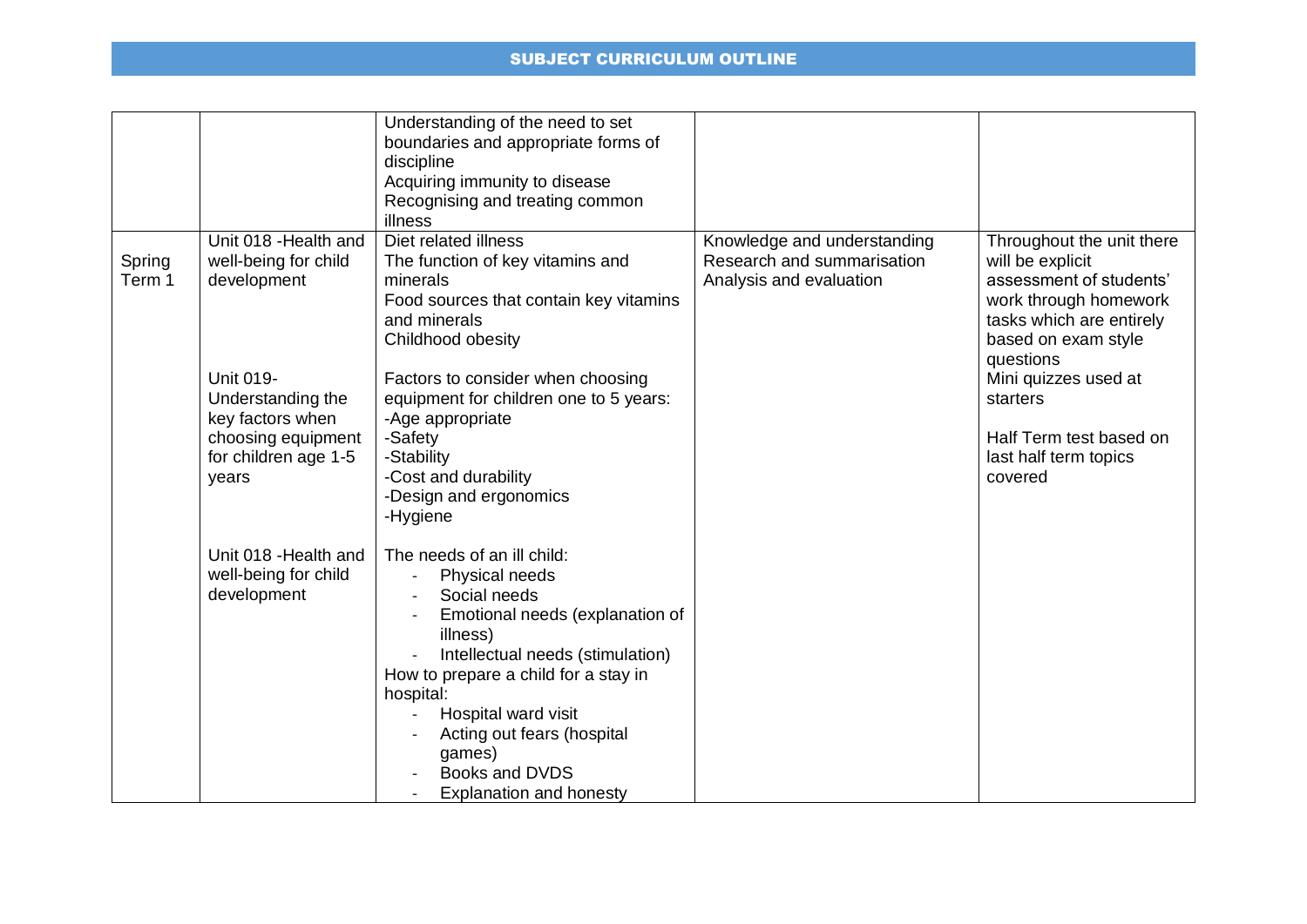|                             |                                                                                                  | Involvement in child's care                                                                                                                                                                          |                                                                                                                                                          |                                                                                                                                                                                                       |
|-----------------------------|--------------------------------------------------------------------------------------------------|------------------------------------------------------------------------------------------------------------------------------------------------------------------------------------------------------|----------------------------------------------------------------------------------------------------------------------------------------------------------|-------------------------------------------------------------------------------------------------------------------------------------------------------------------------------------------------------|
| Spring<br>Term <sub>2</sub> | Unit 018 - Health and<br>well-being for child<br>development<br>Unit 019-The                     | Hazards in the Home<br>Hazards in the Garden<br><b>Accident Prevention</b><br>Safety labelling<br><b>Road Safety</b><br>Social safety<br><b>Internet Safety</b><br>The Eat well Guide                | Knowledge and understanding<br>Research and summarisation<br>Evaluation                                                                                  | Throughout the unit there<br>will be explicit<br>assessment of students'<br>work through homework<br>tasks which are entirely<br>based on exam style<br>questions<br>Mini quizzes used at<br>starters |
|                             | current nutritional<br>requirements for<br>children from birth to<br>five years                  | Nutrition from birth to 6 months<br>-Breast feeding<br>-Bottle Feeding<br>- sterilsation<br>-Mixed Feeding                                                                                           |                                                                                                                                                          | Half Term test based on<br>last half terms topic<br>covered                                                                                                                                           |
| Summer<br>Term 1            | Unit 019-The<br>current nutritional<br>requirements for<br>children from birth to<br>five years  | Nutrition from 6-12 months<br>-Stages of Weaning<br>Nutrition from one to five years                                                                                                                 | Knowledge and understanding<br>Research and summarisation<br>Evaluation<br>Designing and making an<br>appropriate food product for a<br>chosen age group | Throughout the unit there<br>will be explicit<br>assessment of students'<br>work through homework<br>tasks which are entirely<br>based on exam style<br>questions<br>Mini quizzes used at<br>starters |
| Summer<br>Term <sub>2</sub> | Unit 019- The<br>current nutritional<br>requirements for<br>children from birth to<br>five years | Investigating feeding solutions:<br>-Nutritional analysis<br>-factors to consider when providing<br>food for children birth to five years<br>(nutrition, cost, practicality,<br>attractiveness etc.) | Knowledge and understanding<br>Research and summarisation<br>Evaluation                                                                                  | Throughout the unit there<br>will be explicit<br>assessment of students'<br>work through homework<br>tasks which are entirely                                                                         |